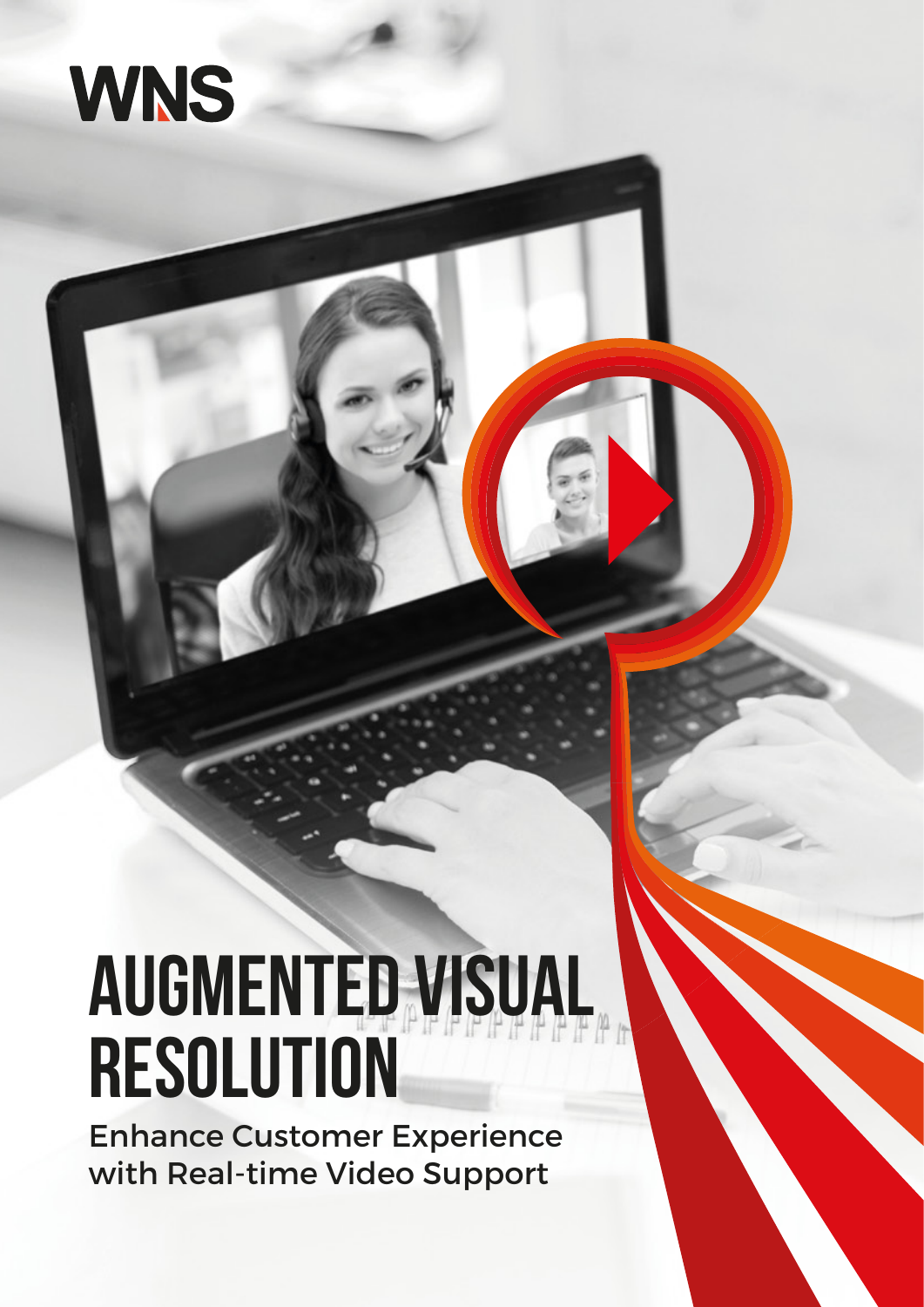## Augmented Visual Resolution

Enhance Customer Experience with Real-time Video Support

Good contact center operations hinge on superior levels of customer experience that can be achieved through:

- Agents' accurate understanding of customers' requirements
- The right analytical skills to get to the core of customers' requirements
- Agents' ability to clearly communicate the best possible resolution with the customer
- Faster first-time-resolution capabilities
- Personalized sales pitches

In addition to the above enablers, differentiated contact center operations are driven by:

- Minimal dependence on customers' voice, accent and ability to convey requirements
- Ability to see issues as though agents are present in-person
- Ability to skillfully guide customers through the resolution process

Many of the challenges in achieving these efficiencies arise from a communication gap between the customer and the contact center agent. This gap may be due to cultural, geographical or demographic differences and lack of product understanding. Therefore, it may become difficult for the agent to correctly identify the customer issue or requirement – this inability affects the overall customer experience.

### *"If a picture is worth a thousand words, then an experience is worth a million!"*

Imagine the agent and the customer using real-time video to identify and communicate issues with accuracy. By leveraging the visual information, agents can act with speed and precision to achieve quick and personalized resolutions.

### Enhanced Experiences Backed by Sight

Augmented Visual Resolution is a unique offering that provides comprehensive remote customer support through real-time interactive videos. Contact center agents can now see what their customers see through videos streamed from customers' smartphone or tablet cameras. The agents can then visually, using basic augmented reality capability, guide the customers to achieve highly satisfactory resolutions.

Augmented Visual Resolution comes with the following features to improve customer communication and satisfactory issue resolution:

#### **Multiple Device Support**

End users can use their smartphone or tablet cameras to stream live videos back to the support technicians.

### **Smart Whiteboarding**

Support technicians can annotate on screen, on any device. This annotation stays in place, even if the device is moving.

#### **Adaptive Video Quality**

Streaming remains fluid, regardless of the strength of the internet connection.

### **Auto Focus**

With the agent's ability to visualize and grasp the customer's issue, they can easily focus on what exactly is needed to resolve the issue – and even add value.

Currently, Artificial Intelligence (AI) is not a built-in feature; however, it is possible to integrate AI into the offering. Video footages or images / screenshots taken by the agent can be processed through a layer of AI to determine process-specific metrics, for example, commonly asked queries in a contact center.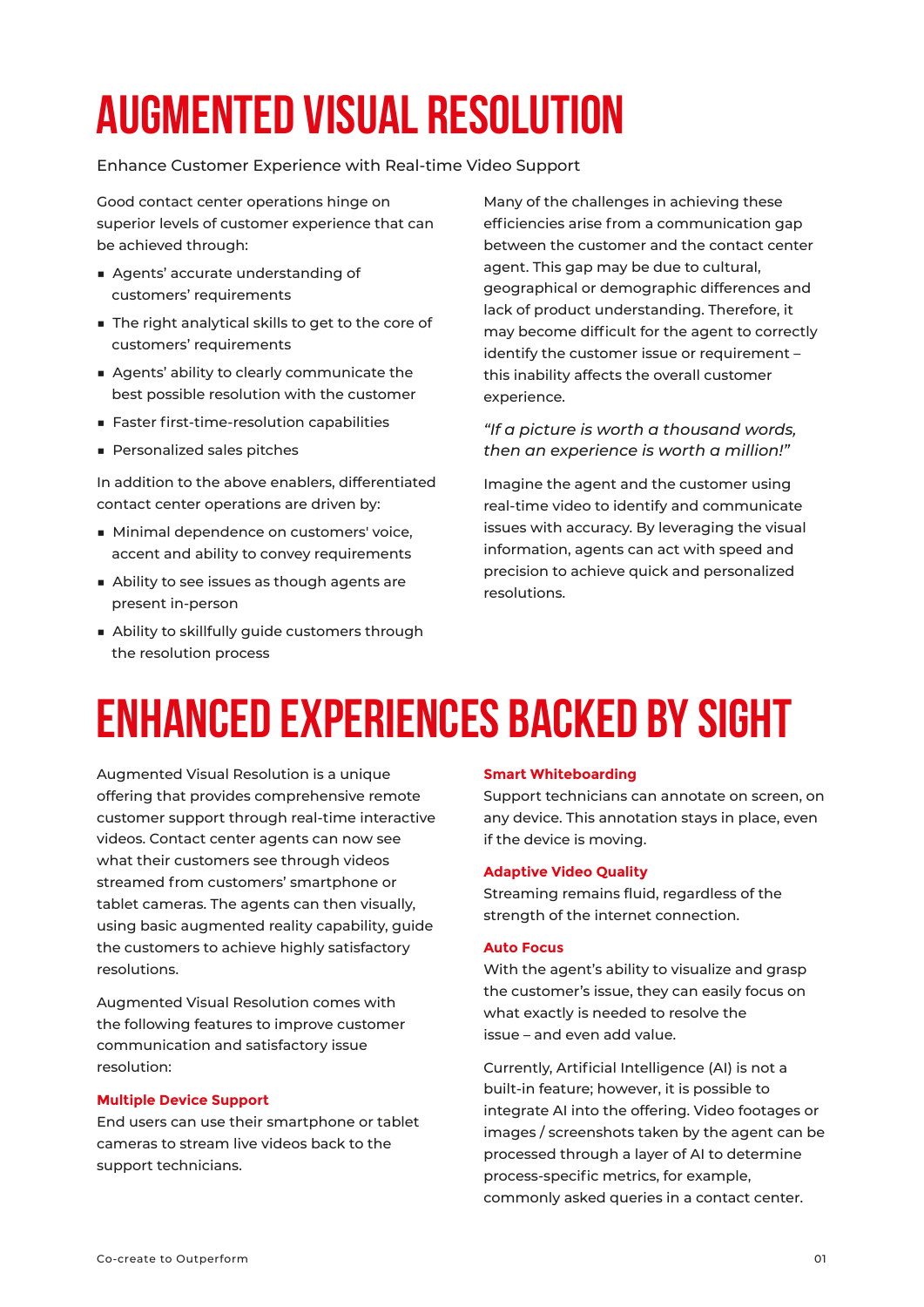### Powerful Customer Experiences Across Industries

Augmented Visual Resolution elevates the levels of customer support experience by introducing a new channel focused on outcome-driven conversations. The offering has proven use cases across industries such as retail, manufacturing, energy and utilities, shipping and logistics, telecommunications and insurance.

Listed below are some examples of how Augmented Visual Resolution can help transform customer engagement:

### **INSURANCE CLAIMS VERIFICATION**

Agents / surveyors can remotely verify claims to save customer effort thereby increasing customer satisfaction and decreasing cost-to-serve. Integrating this feature with image analytics will further improve customer experience as agents can provide estimated costs on calls.

### **POST-SALE SUPPORT FOR COMPLEX PRODUCTS**

Agents can remotely assist customers with initial set ups or resolve minor issues faced during the usage of complex products. This helps reduce the need to deploy engineers for minor issues that may arise due to customers' inability to use complex products.

### **INCORRECT SHIPMENT REPORTING**

Customers can share details of the incorrect goods received through real-time videos with agents. This will enable swift reporting and verification of the claims as well as faster closure of the issues without multiple interactions with customers.

### **ON-SITE REMOTE RESOLUTION**

If an issue requires multiple fixes, field engineers can communicate with other engineers for remote resolutions. This eliminates the need to deploy multiple engineers and also reduces resolution time.

# Visible Benefits in a Connected World

Augmented Visual Resolution achieves a wide range of business benefits through the right outcomes in customer experience, simplified processes and cost advantages. It drives

sustainable change in areas such as customer outreach, quality of agent interactions and field operations: